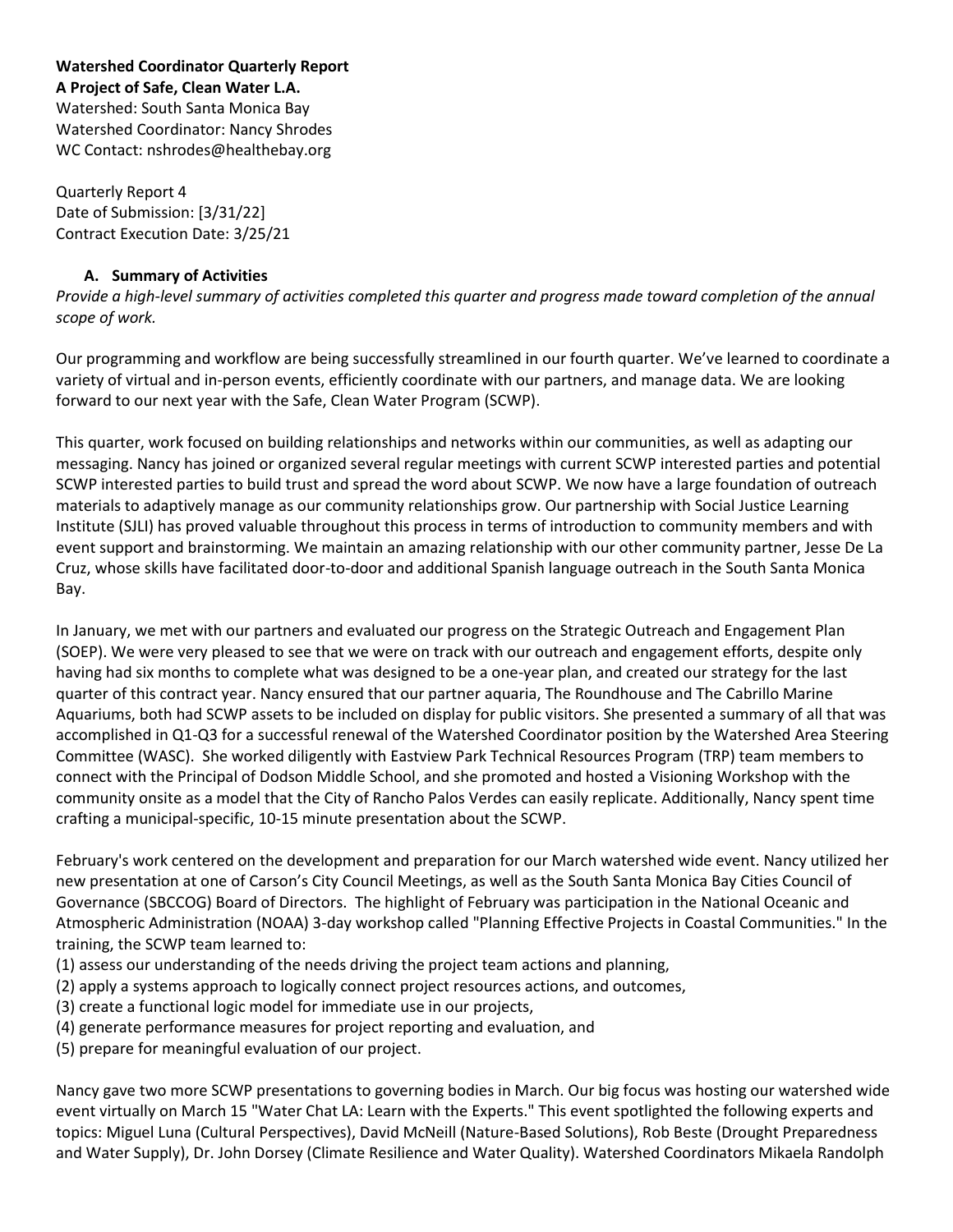and Nancy Shrodes moderated the live panel discussion of roughly 1 hour, and then after the panel, attendees split into separate zoom meetings organized by topic to allow for a Q&A with the experts in a small group setting. All four zoom meetings had closed captioning and Spanish translation for accessibility. This event had 170 registrants, 103 live participants, and 100+ views of the Facebook recording. We also received positive feedback from audience members during and after the event. Finally, we are in planning stages for our Earth Month SCWP BioBlitz events that will celebrate urban flora, fauna, and fungi that are supported by our stormwater and green spaces.

As always, Nancy attended all of the WASC and Watershed Coordinator meetings this quarter. She made sure to review all projects that were under consideration before each meeting for meaningful discussion after applicant presentations. Externally, we have had several collaborative meetings with SGA, as they are one of the other WCs in Central Santa Monica Bay (CSMB) to the north and also border the South Santa Monica Bay (SSMB) in the Lower LA River (LLR) watershed. Internally, we meet bi-weekly with our Heal the Bay (HtB) team (with Nancy, Mikaela, Forest, and Annelisa meeting more regularly), and at *least* monthly with our partners.

### **Overview, at a glance**:

- + Continued implementing existing Heal the Bay outreach programs with SCWP integration
- + Promotion of a Safe, Clean Water Program landing page on Heal the Bay's website
- + Education and Outreach by month:

-January:

- 60 people reached through 2 Ocean Pollution presentations throughout the County (20 reached in the SSMB specifically)

-February:

- 70 people reached through 2 Ocean Pollution and 1 Know the Flow presentations throughout the County (30 reached in the SSMB specifically); 2 municipal SCWP 101 presentations were given by Nancy to Carson and SBCCOG, reaching around 60 people
- Community Event at Mama Rosa's Food Pantry, Genesis S.D.A Church in Gardena. The event brought 217 drive ups and 20 walk-ups, totaling 237 community members, 711 flyers distributed, and 23 community members opted in for SCWP Updates
- Included SCWP 875 info sheets in produce bags at SJLI food distributions

-March:

- 217 people reached through 8 presentations throughout the County (105 in the SSMB watershed area specifically); 2 of the presentations were SCWP 101, given by Nancy to Carson's Environmental Commission and Northeast San Pedro Neighborhood Council's Environment & Sustainability Committee
- Nancy helped train 14 people in Heal the Bay's Speakers Bureau Program about water and SCWP
- Reached 200 volunteers with SCWP content at Heal the Bay's monthly public beach cleanup called Nothin' But Sand
- Gardena Canvassing included 106 doors knocked on and:
	- 318 flyers distributed, 6 community surveys completed, 42 people engaged in phone and text banking outreach
- 103 live participants (out of 170 registrants) and over 100 Facebook streamed views of our watershed wide panel event "Water Chat L.A."
	- We reached 3,099 folks on Instagram
	- 461 watched our promo video on Facebook—but in total, we had over 1,000 link clicks, 74,898 people reached, and 119,126 impressions
	- Twitter reached 672 people
	- And for our dedicated email to the event, 16,454 people opened the email
	- On the Eventbrite page itself, we had 1,327 page views, and 173 tickets sold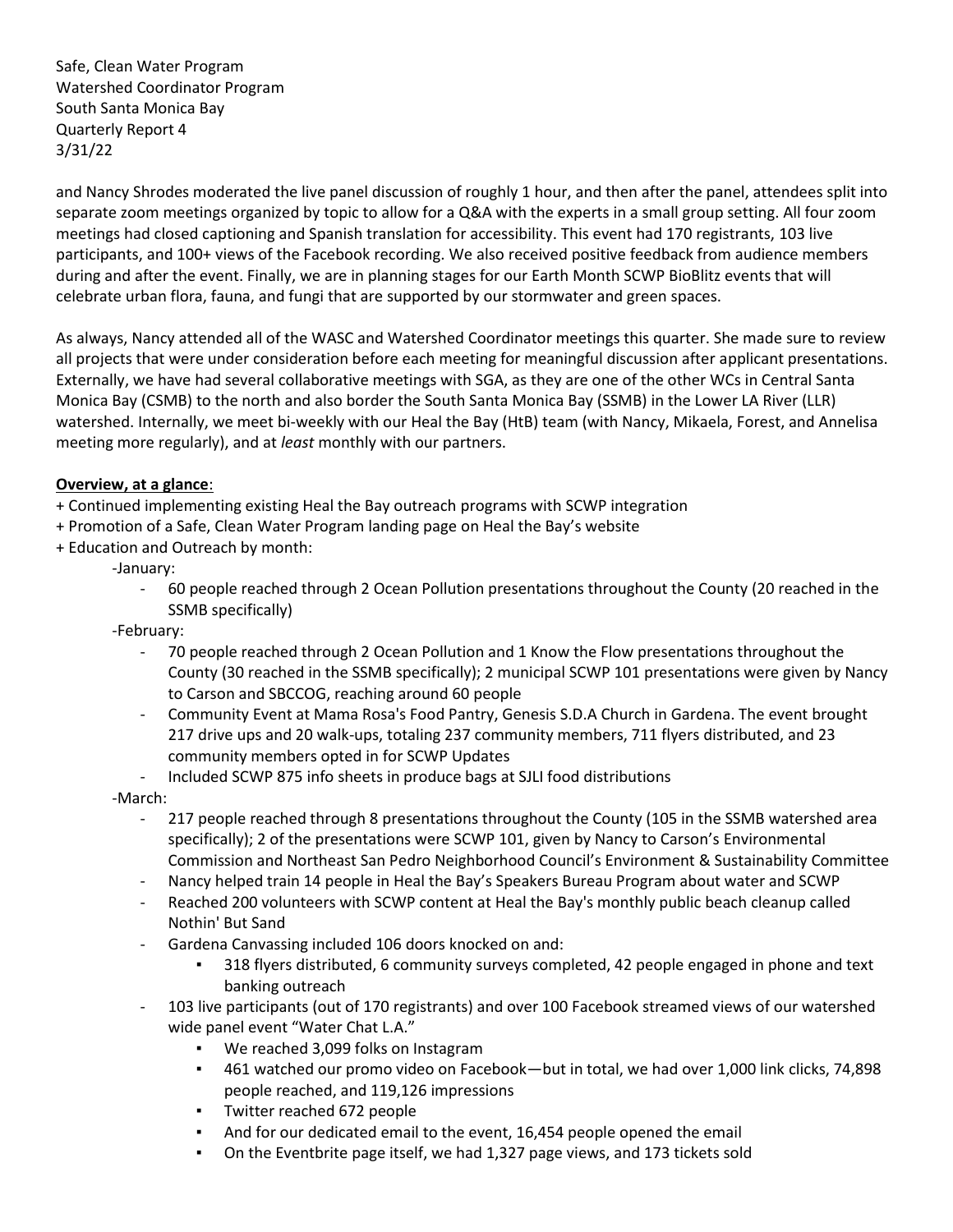- + Attended WC monthly meetings
- + Collaboration with other Watershed Coordinators
- + Attended TRP meetings for Eastview Park and Harbor City Park

#### **B. Engagement Meetings Held or Attended**

Use the table below for high-level summary of all engagement events held or attended. Flag for events held, and attach attendance records and materials provided. Add an attachment number here and on the attachment to correlate. Add rows when needed.

|                | <b>Meeting or Event</b>                      | <b>Date</b> | <b>Summary of</b>        | <b>Stakeholders</b>  | <b>Held or</b>   | <b>Attachments</b> |
|----------------|----------------------------------------------|-------------|--------------------------|----------------------|------------------|--------------------|
|                |                                              |             | <b>Meeting or</b>        | <b>Engaged</b>       | <b>Attended?</b> | #                  |
|                |                                              |             | <b>Event</b>             |                      |                  |                    |
| Ex.            | <b>GLAC IRWM Leadership</b>                  | 7/4/21      | Quarterly                | <b>GLAC</b>          | Attended         | $B-1$              |
|                | Meeting                                      |             | business                 | Leadership           |                  |                    |
|                |                                              |             | meeting                  |                      |                  |                    |
| $\mathbf{1}$   | Review progress on SOEP                      | 1/3/22      | <b>Team</b>              | Heal the Bay         | Held             |                    |
|                | goals and create plan for                    |             | reflection and           | (HtB) SCWP           |                  |                    |
|                | Q4                                           |             | planning                 | team and             |                  |                    |
|                |                                              |             | meeting                  | partners             |                  |                    |
| $\overline{2}$ | South Bay IRWM                               | 1/4/22      | Monthly                  | South Bay            | Attended         |                    |
|                | <b>Committee Meeting</b>                     |             | business                 | <b>IRWM</b>          |                  |                    |
|                |                                              |             | meeting                  | committee<br>members |                  |                    |
| $\overline{3}$ |                                              | 1/14/22     |                          | <b>NC</b> leaders    | Held             |                    |
|                | Cool Blocks City Leaders<br>and SCWP Meeting |             | Identify                 | that are LA          |                  |                    |
|                |                                              |             | project<br>opportunities | City Cool            |                  |                    |
|                |                                              |             | for SCWP into            | <b>Blocks Reps</b>   |                  |                    |
|                |                                              |             | the Cool Block           | and Heal the         |                  |                    |
|                |                                              |             | City Challenge           | <b>Bay SCWP</b>      |                  |                    |
|                |                                              |             |                          | team                 |                  |                    |
| 4              | <b>Stormwater Project Costs</b>              | 1/18/22     | Meeting with             | Megan Kung           | Held             |                    |
|                | and Funding-                                 |             | Regional                 | and HtB SCWP         |                  |                    |
|                | Collaboration and                            |             | <b>Board staffer</b>     | team                 |                  |                    |
|                | Compliance                                   |             | Megan Kung               |                      |                  |                    |
|                |                                              |             | about                    |                      |                  |                    |
|                |                                              |             | economic                 |                      |                  |                    |
|                |                                              |             | analysis of              |                      |                  |                    |
|                |                                              |             | MS4                      |                      |                  |                    |
| 5              | Liberty Hill Meeting-                        | 1/18/22     | Understanding            | Liberty Hill         | Held             |                    |
|                | SCWP with CSMB and                           |             | the                      | Foundation,          |                  |                    |
|                | <b>SSMB</b>                                  |             | opportunities            | SSMB and             |                  |                    |
|                |                                              |             | for increased            | <b>CSMB</b> teams    |                  |                    |
|                |                                              |             | funding                  |                      |                  |                    |
|                |                                              |             | support for              |                      |                  |                    |
|                |                                              |             | the WHAM                 |                      |                  |                    |
|                |                                              |             | initiative               |                      |                  |                    |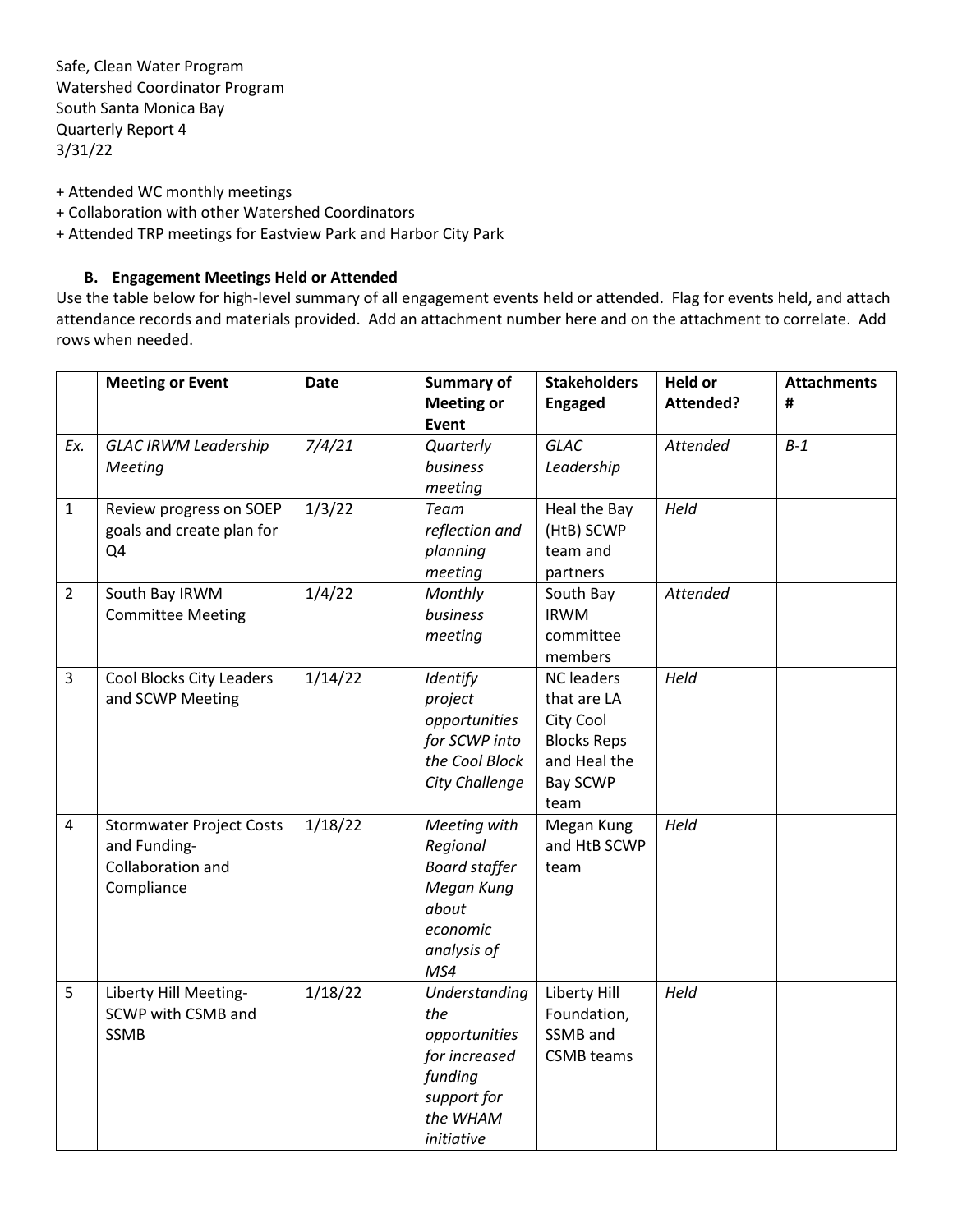| 6              | WHAM taskforce                                                             | 1/19/22                                                                         | Opportunity to<br>better<br>understand<br><b>WHAM</b><br>projects and<br>lessons<br>learned by the<br><b>WHAM</b><br>taskforce<br>committee | <b>WHAM</b><br>Taskforce<br>members and<br>stakeholders         | Attended |       |
|----------------|----------------------------------------------------------------------------|---------------------------------------------------------------------------------|---------------------------------------------------------------------------------------------------------------------------------------------|-----------------------------------------------------------------|----------|-------|
| $\overline{7}$ | <b>SSMB WASC</b>                                                           | 1/19/22                                                                         | Listened to<br>two IP project<br>presentations;<br>Heal the Bay<br>renewed as<br>Watershed<br>Coordinator                                   | <b>SSMB WASC</b><br>and the<br>general public                   | Attended | $B-1$ |
| 8              | Schools & Stormwater<br><b>Working Group</b>                               | First weekly<br>meeting<br>1/20/22<br>(10 meetings<br>in total this<br>quarter) | Working on a<br>Symposium<br>for May 19<br>and site tour<br>in June                                                                         | WCs in<br>Schools &<br>Stormwater<br>Working<br>Group           | Attended |       |
| 9              | <b>CSMB WASC</b>                                                           | 1/20/22                                                                         | Support team<br>members in<br>the renewal<br>process for<br><b>CSMB</b>                                                                     | <b>CSMB WASC</b>                                                | Attended |       |
| 10             | March 15 Panel<br>brainstorm meeting                                       | 1/20/22                                                                         | Planning<br>meeting for<br>March 15<br>watershed<br>wide event                                                                              | SSMB and<br><b>CSMB</b><br>watershed<br>coordination<br>teams   | Held     |       |
| 11             | <b>HTB Board of Directors</b><br>meeting                                   | 1/20/22                                                                         | Present SCWP<br>progress and<br>goals                                                                                                       | Heal the Bay<br>Board of<br>Directors                           | Attended |       |
| 12             | Meeting with Carson's<br><b>DPW</b>                                        | 1/21/22                                                                         | Preparation<br>for February's<br>presentation<br>to Council                                                                                 | Eliza Jane<br>Whitman<br>(Director of<br>PW and WASC<br>member) | Held     |       |
| 13             | Dodson Middle School<br>Outreach for potential<br>future letter of support | 1/21/22                                                                         | SCWP, school<br>greening, and<br><b>Eastview Park</b><br>connection                                                                         | Call with<br>Principal<br>Macias                                | Held     |       |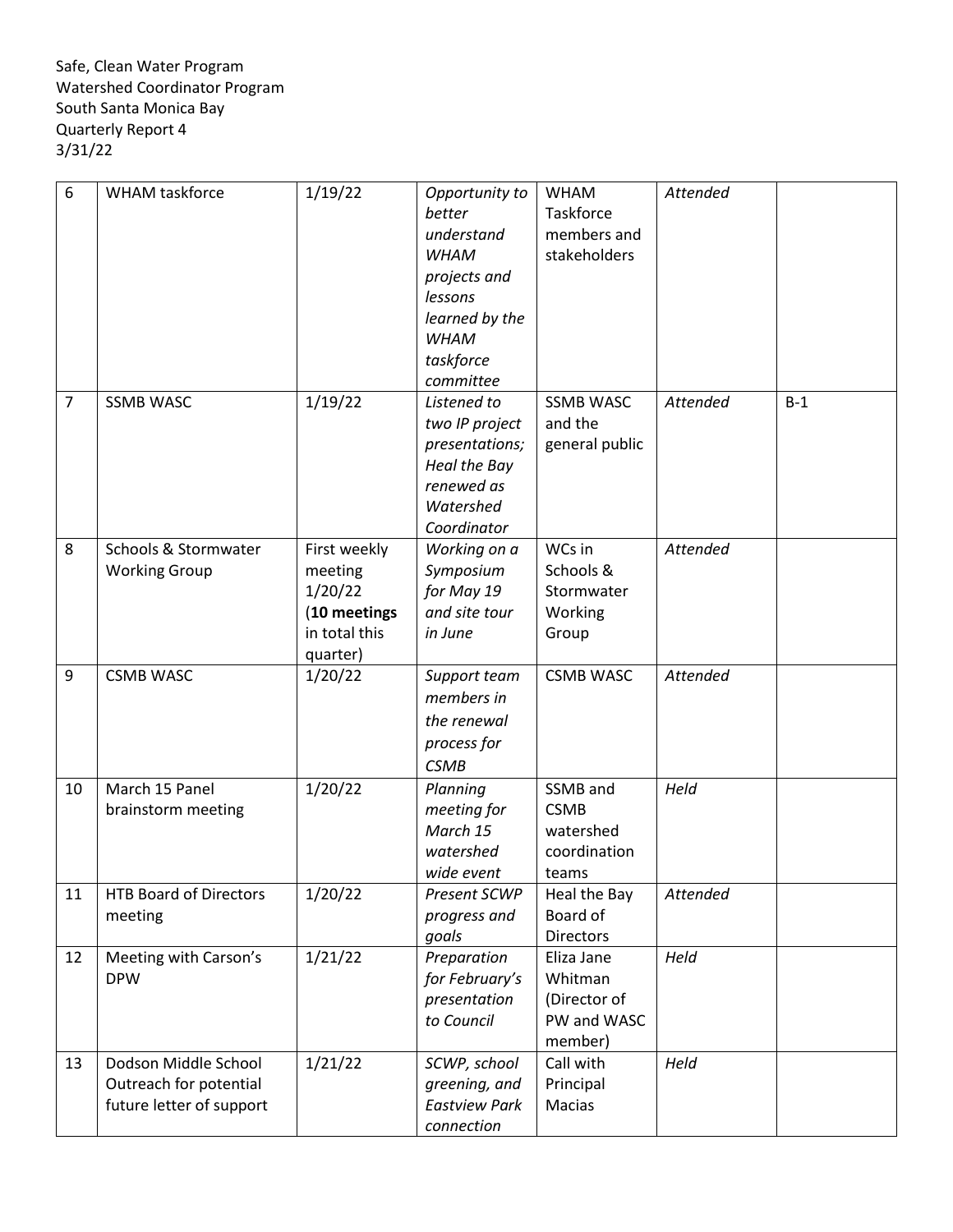| 14 | Eastview Park TRP update     | $1/18$ and    | Strategy and  | One-on-one    | Held     |                 |
|----|------------------------------|---------------|---------------|---------------|----------|-----------------|
|    | with Veronica Seyde          | 1/21/22       | Visioning     |               |          |                 |
|    | (WSP)                        |               | Workshop      |               |          |                 |
|    |                              |               | planning      |               |          |                 |
| 15 | <b>Watershed Coordinator</b> | 1/26/22       | Monthly       | Watershed     | Attended |                 |
|    | monthly meeting              |               | check-in,     | Coordinators  |          |                 |
|    |                              |               | contract      | and team      |          |                 |
|    |                              |               | renewals,     | from all 9    |          |                 |
|    |                              |               | education     | watershed     |          |                 |
|    |                              |               | strategies    | areas         |          |                 |
|    |                              |               | discussion    |               |          |                 |
| 16 |                              | 1/28/22       | Volunteer     | Community     | Attended | $B-2$ and $B-3$ |
|    | Manhattan Beach Dune         |               | event as part | members and   |          |                 |
|    | <b>Restoration Ice Plant</b> |               | of the dune   | The Bay       |          |                 |
|    | Removal                      |               | restoration   | Foundation    |          |                 |
|    |                              |               | project       | staff         |          |                 |
| 17 | Dodson Middle School         | 1/28/22       | Exploratory   | Jeff          | Held     |                 |
|    | <b>Greening Meeting</b>      |               | meeting for   | McBurney,     |          |                 |
|    |                              |               | potential     | Charles Cho,  |          |                 |
|    |                              |               | project with  | Nancy and     |          |                 |
|    |                              |               | horticulture  | Mikaela       |          |                 |
|    |                              |               | teachers      |               |          |                 |
| 18 | Visioning Workshop at        | 1/29/22       | Discussion of | <b>RPV</b>    | Held     | $B-4$ and $B-5$ |
|    | <b>Eastview Park</b>         |               | potential TRP | community     |          |                 |
|    |                              |               | stormwater    | members and   |          |                 |
|    |                              |               | capture       | Eastview Park |          |                 |
|    |                              |               | project,      | goers         |          |                 |
|    |                              |               |               |               |          |                 |
|    |                              |               | collection of |               |          |                 |
|    |                              |               | community     |               |          |                 |
|    |                              |               | input         |               |          |                 |
| 19 | Monthly LASAN Check-In       | 1/31/22       | Relationship  | LASAN, Nancy, | Attended |                 |
|    | Meeting                      |               | building and  | Mikaela, and  |          |                 |
|    |                              |               | information   | Michelle      |          |                 |
|    |                              |               | sharing,      | Struthers     |          |                 |
|    |                              |               | updates       |               |          |                 |
| 20 | SCWP CSMB and SSMB           | Weekly        | Updates,      | Generally     | Held     |                 |
|    | Watershed Area update        | meetings      | planning, and | Nancy,        |          |                 |
|    | team meetings (HtB)          | starting      | strategizing  | Mikaela,      |          |                 |
|    |                              | 1/31/22(8     |               | Forest, and   |          |                 |
|    |                              | meetings this |               | Annelisa Moe  |          |                 |
|    |                              | quarter)      |               |               |          |                 |
| 21 | South Bay IRWM Meeting       | 2/1/22        | Presentation  | <b>IRWM</b>   | Attended |                 |
|    | <b>Steering Committee</b>    |               | on Van Ness   | committee     |          |                 |
|    |                              |               | Wellfield     | members       |          |                 |
|    |                              |               | Project and   |               |          |                 |
|    |                              |               | follow-up     |               |          |                 |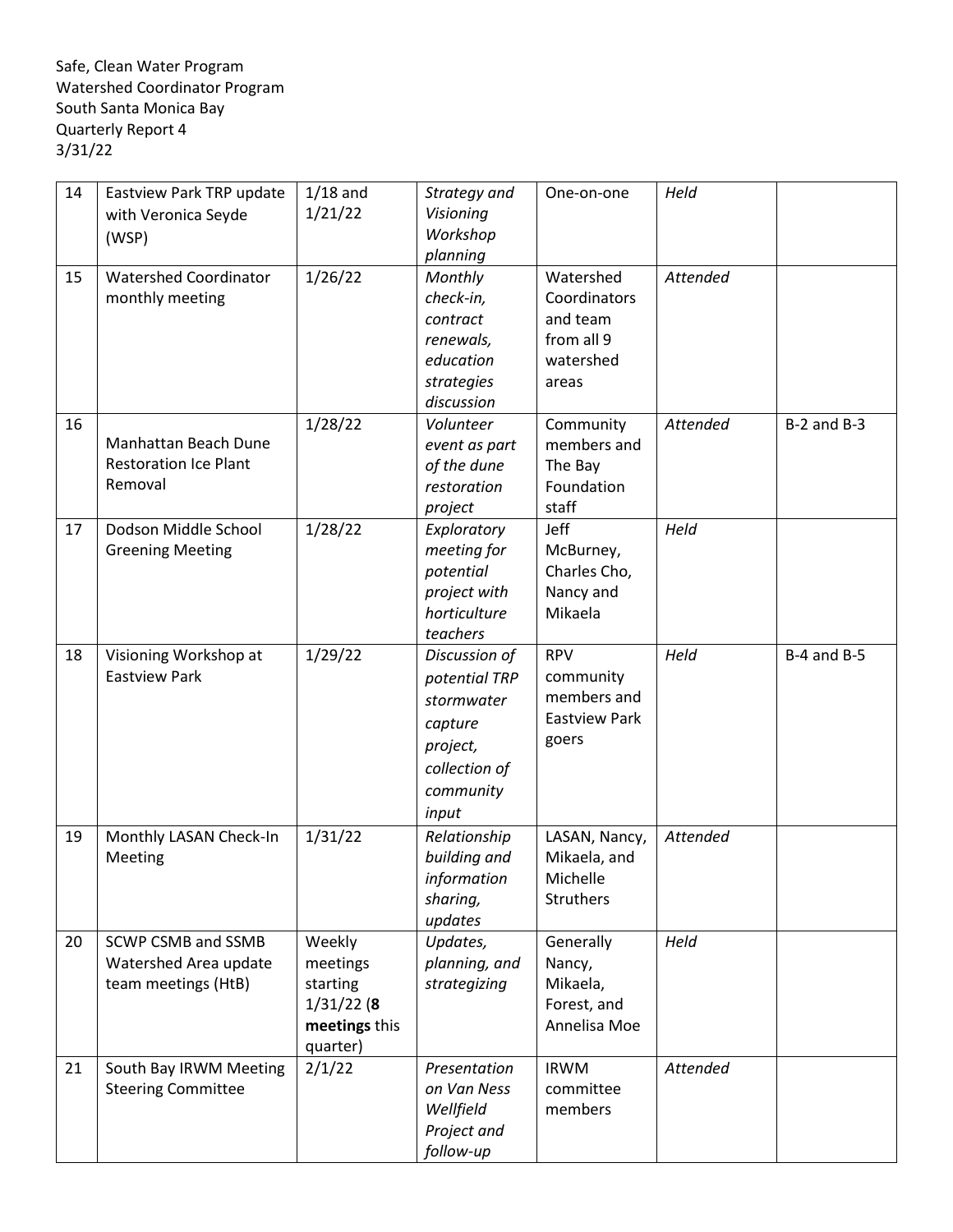|    |                               |        | workshop on       |                            |          |       |
|----|-------------------------------|--------|-------------------|----------------------------|----------|-------|
|    |                               |        | the County        |                            |          |       |
|    |                               |        | <b>Water Plan</b> |                            |          |       |
| 22 | Call with Hermosa Beach       | 2/1/22 | <b>SCWP</b>       | One-on-one                 | Held     |       |
|    | <b>City Council Member</b>    |        | involvement,      |                            |          |       |
|    | <b>Stacy Armato</b>           |        | relationship      |                            |          |       |
|    |                               |        | building          |                            |          |       |
| 23 | City of Carson meeting        | 2/1/22 | Nancy gave        | Carson City                | Attended | $B-6$ |
|    |                               |        | municipal         | Council and                |          |       |
|    |                               |        | <b>SCWP 101</b>   | members of                 |          |       |
|    |                               |        | presentation      | the public                 |          |       |
|    |                               | 2/3/22 |                   | Marissa                    | Held     |       |
| 24 | Santa Monica Bay              |        | <b>Discuss</b>    |                            |          |       |
|    | <b>Restoration Commission</b> |        | possible          | Caringella and             |          |       |
|    | (SMBRC) and SCWP              |        | opportunities     | Caitlin Gray               |          |       |
|    | Meeting                       |        | for overlap in    | from SMBRC,                |          |       |
|    |                               |        | project           | Nancy,                     |          |       |
|    |                               |        | identification    | Mikaela, and               |          |       |
|    |                               |        | as well as        | Michelle<br>Struthers from |          |       |
|    |                               |        | cost-share        |                            |          |       |
|    |                               |        | opportunities.    | <b>SCWP</b>                |          |       |
| 25 | Watershed wide event          | 2/4/22 | Planning          | Heal the Bay               | Held     |       |
|    | prep                          |        | meeting           | <b>SCWP</b> teams          |          |       |
| 26 | Accelerate Resilience Los     | 2/4/22 | Learn about       | Devon Provo                | Held     |       |
|    | Angeles (ARLA) and SCWP       |        | the study         | from ARLA,                 |          |       |
|    | Meeting                       |        | they've been      | Nancy,                     |          |       |
|    |                               |        | working on        | Mikaela, and               |          |       |
|    |                               |        | and how the       | Michelle                   |          |       |
|    |                               |        | outcomes          | <b>Struthers</b>           |          |       |
|    |                               |        | could be          | (SCWP)                     |          |       |
|    |                               |        | applied to        |                            |          |       |
|    |                               |        | <b>SCWP</b>       |                            |          |       |
| 27 | Heal the Bay outreach x       | 2/8/22 | <b>Brainstorm</b> | Heal the Bay               | Attended |       |
|    | <b>SCWP</b>                   |        | with outreach     | outreach                   |          |       |
|    |                               |        | team more         | team, SCWP                 |          |       |
|    |                               |        | ways to           | team                       |          |       |
|    |                               |        | incorporate       |                            |          |       |
|    |                               |        | SCWP with         |                            |          |       |
|    |                               |        |                   |                            |          |       |
|    |                               |        | programing        |                            |          |       |
| 28 | San Pedro Community           | 2/9/22 | On-site           | Jesse De La                | Attended | $B-7$ |
|    | Garden and SCWP               |        | meeting,          | Cruz, Nancy,               |          |       |
|    |                               |        | SCWP 101,         | San Pedro                  |          |       |
|    |                               |        | issues the        | Garden                     |          |       |
|    |                               |        | gardeners face    | Leadership,                |          |       |
|    |                               |        | and potential     | Jason Stinett              |          |       |
|    |                               |        | fixes, possible   | (LADWP),                   |          |       |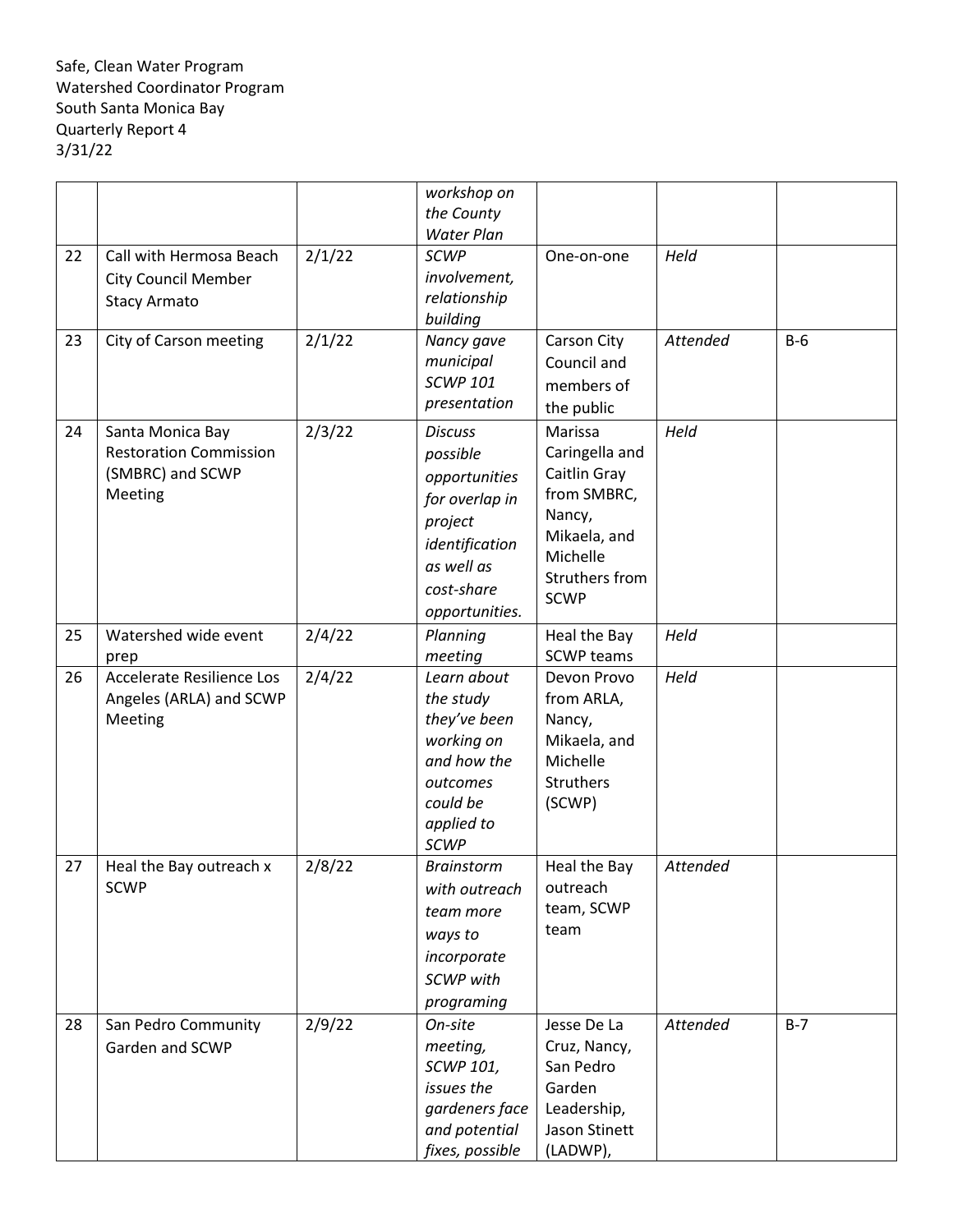|    |                                 |             | project              | Alejandro           |                 |       |
|----|---------------------------------|-------------|----------------------|---------------------|-----------------|-------|
|    |                                 |             | identification       | <b>Morales</b>      |                 |       |
|    |                                 |             |                      | (LASAN),            |                 |       |
|    |                                 |             |                      | David               |                 |       |
|    |                                 |             |                      | Alexander           |                 |       |
|    |                                 |             |                      | (TAWA               |                 |       |
|    |                                 |             |                      | Compost)            |                 |       |
| 29 | Northrop Grumman                | 2/14/22     | Relationship         | GreeNG              | Held            |       |
|    | <b>Employee Resources</b>       |             | building, prep       | leadership,         |                 |       |
|    | Group GreeNG and Heal           |             | for shared           | Heal the Bay        |                 |       |
|    | the Bay                         |             | event                | SCWP team           |                 |       |
| 30 | <b>Harbor City Park Meeting</b> | 2/14/22     | TRP progress         | TRP team            | Attended        |       |
|    |                                 |             | and updates          |                     |                 |       |
| 31 | <b>NOAA Training</b>            | $2/15/22 -$ | Workshop to          | NOAA experts        | Attended        |       |
|    |                                 | 2/17/22     | create a logic       | in the field,       |                 |       |
|    |                                 |             | model for our        | Heal the Bay        |                 |       |
|    |                                 |             | SCWP work            | SCWP team           |                 |       |
| 32 | <b>SSMB WASC</b>                | 2/16/22     | Review 3 IP          | <b>SSMB WASC</b>    | <b>Attended</b> |       |
|    |                                 |             | presentation         | and members         |                 |       |
|    |                                 |             | and 1 SS             | of the public       |                 |       |
|    |                                 |             | presentation         |                     |                 |       |
|    |                                 |             | (discussion on       |                     |                 |       |
|    |                                 |             | moving from          |                     |                 |       |
|    |                                 |             | TRP to SS)           |                     |                 |       |
| 33 | <b>Eastview Park TRP</b>        | 2/22/22     | Regular              | TRP team            | Attended        |       |
|    | meeting                         |             | update               |                     |                 |       |
|    |                                 |             | meeting              |                     |                 |       |
| 34 | <b>Watershed Coordinator</b>    | 2/23/22     | Monthly              | Watershed           | Attended        |       |
|    | monthly collaboration           |             | check-in,            | Coordinators        |                 |       |
|    | meeting                         |             | updates, TRP         | and team            |                 |       |
|    |                                 |             | and portal           | from all 9          |                 |       |
|    |                                 |             | review               | watershed           |                 |       |
|    |                                 |             |                      | areas               |                 |       |
| 35 | Green LA Water                  | 2/24/22     | Regular              | Green LA            | Attended        |       |
|    | Committee                       |             | business             | Water               |                 |       |
|    |                                 |             | meeting              | Committee           |                 |       |
| 36 | <b>IRWM Disadvantaged</b>       | 2/24/22     | Overview,            | Amanda              | Attended        |       |
|    | Community Involvement           |             | feedback, and        | Zeidner, Drew       |                 |       |
|    | <b>Program Summer Training</b>  |             | involvement in       | Ready, and          |                 |       |
|    | Sessions                        |             | the upcoming         | Nancy               |                 |       |
|    |                                 |             | training             |                     |                 |       |
| 37 | South Bay CCOG SCWP             | 2/24/22     | <b>Education for</b> | <b>SBCCOG Board</b> | Attended        | $B-8$ |
|    | presentation                    |             | municipalities       | of Directors,       |                 |       |
|    |                                 |             | and decision         |                     |                 |       |
|    |                                 |             |                      | Nancy               |                 |       |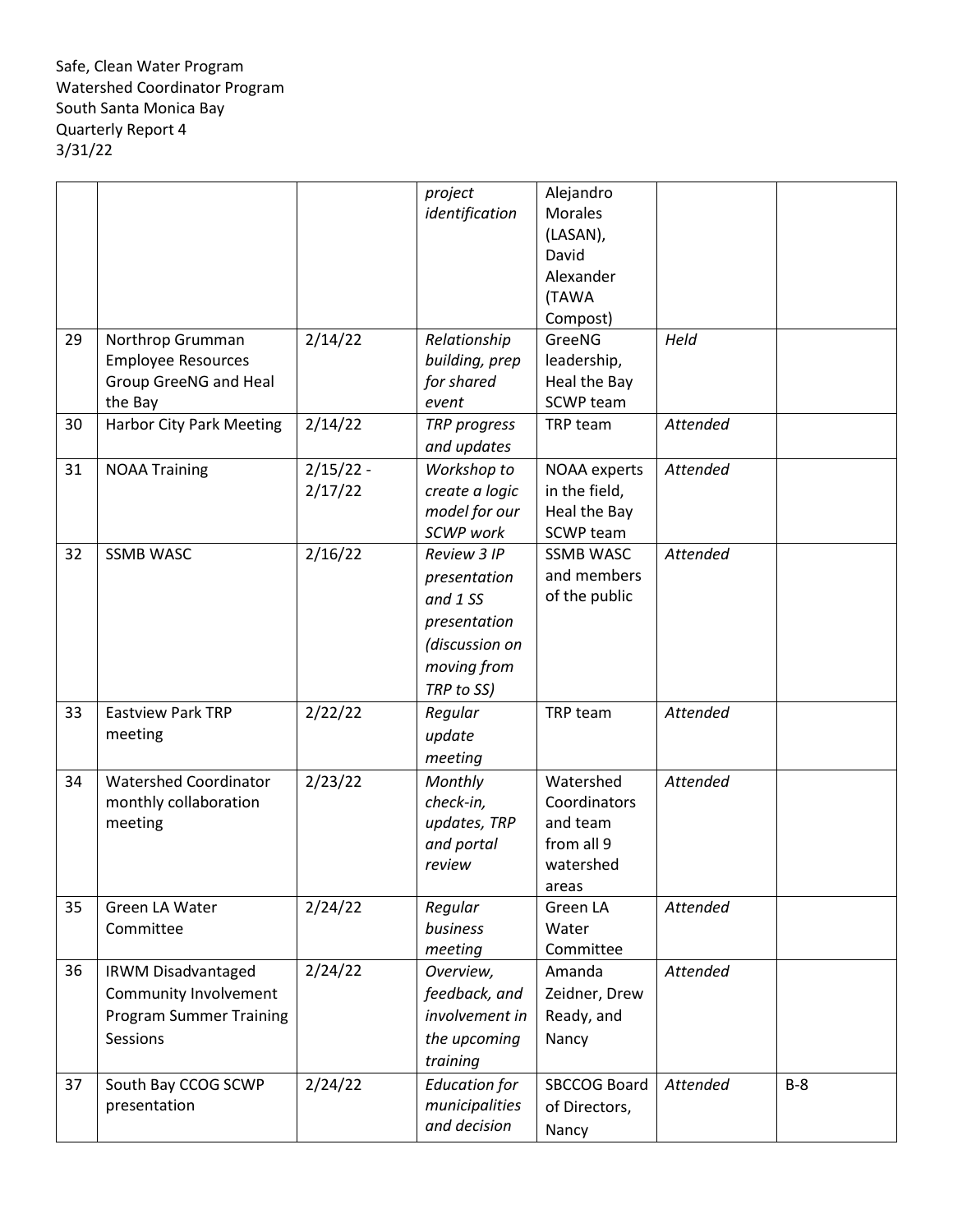|    |                                |         | makers about         |                 |           |         |
|----|--------------------------------|---------|----------------------|-----------------|-----------|---------|
|    |                                |         | the SCWP             |                 |           |         |
| 38 | GreeNG hosts HtB lunch         | 2/25/22 | Virtual event        | Employees of    | Co-hosted | $B - 9$ |
|    | n' learn event-                |         | about                | Northrop        |           |         |
|    | presentation by Nancy          |         | stormwater           | Grumman         |           |         |
|    | and Mikaela                    |         | and plastic          |                 |           |         |
|    |                                |         | issues (brief        |                 |           |         |
|    |                                |         | intro to SCWP)       |                 |           |         |
| 39 | <b>Inell Woods Education</b>   | 2/26/22 | Outdoor fair         | Community       | Held      |         |
|    | event                          |         | and                  | members         |           |         |
|    |                                |         | community            |                 |           |         |
|    |                                |         | visioning            |                 |           |         |
|    |                                |         | workshop             |                 |           |         |
| 40 | Monthly LASAN Meeting          | 2/28/22 | Relationship         | LASAN, Nancy,   | Attended  |         |
|    |                                |         | building,            | Mikaela, and    |           |         |
|    |                                |         | information          | Michelle        |           |         |
|    |                                |         | sharing, and         | Struthers       |           |         |
|    |                                |         | updates              |                 |           |         |
| 41 | March 15 practice              | 2/28/22 | <b>Technical</b>     | Heal the Bay    | Held      |         |
|    | meeting                        |         | practice run,        | SCWP team       |           |         |
|    |                                |         | in preparation       |                 |           |         |
|    |                                |         | for our March        |                 |           |         |
|    |                                |         | 15 virtual           |                 |           |         |
|    |                                |         | watershed            |                 |           |         |
|    |                                |         | wide event           |                 |           |         |
| 42 | Speakers Bureau Ocean          | 3/1/22  | Presented            | Heal the Bay    | Held      |         |
|    | <b>Pollution Training</b>      |         | information          | Speakers        |           |         |
|    |                                |         | about SCWP           | <b>Bureau</b>   |           |         |
|    |                                |         | to new               | trainees, new   |           |         |
|    |                                |         | <b>Speakers</b>      | Heal the Bay    |           |         |
|    |                                |         | <b>Bureau</b>        | staff           |           |         |
|    |                                |         | trainees             |                 |           |         |
| 43 | <b>IRWM South Bay Steering</b> | 3/1/22  | Monthly              | Steering        | Attended  |         |
|    | Committee                      |         | business             | committee       |           |         |
|    |                                |         | meeting,             | members         |           |         |
|    |                                |         | discussion of        |                 |           |         |
|    |                                |         | stormwater           |                 |           |         |
|    |                                |         | retention in         |                 |           |         |
|    |                                |         | <b>Rolling Hills</b> |                 |           |         |
|    |                                |         | Estates              |                 |           |         |
| 44 | Meeting with Supervisor        | 3/1/22  | <b>Discussion</b>    | District staff, | Co-hosted |         |
|    | Holly Mitchell district        |         | surrounding          | Friends of      |           |         |
|    | staff (D2)                     |         | D2 priorities,       | <b>Ballona</b>  |           |         |
|    |                                |         | <b>Ballona</b>       | Wetlands, and   |           |         |
|    |                                |         | Wetlands, and        | Heal the Bay    |           |         |
|    |                                |         | SCWP                 | team            |           |         |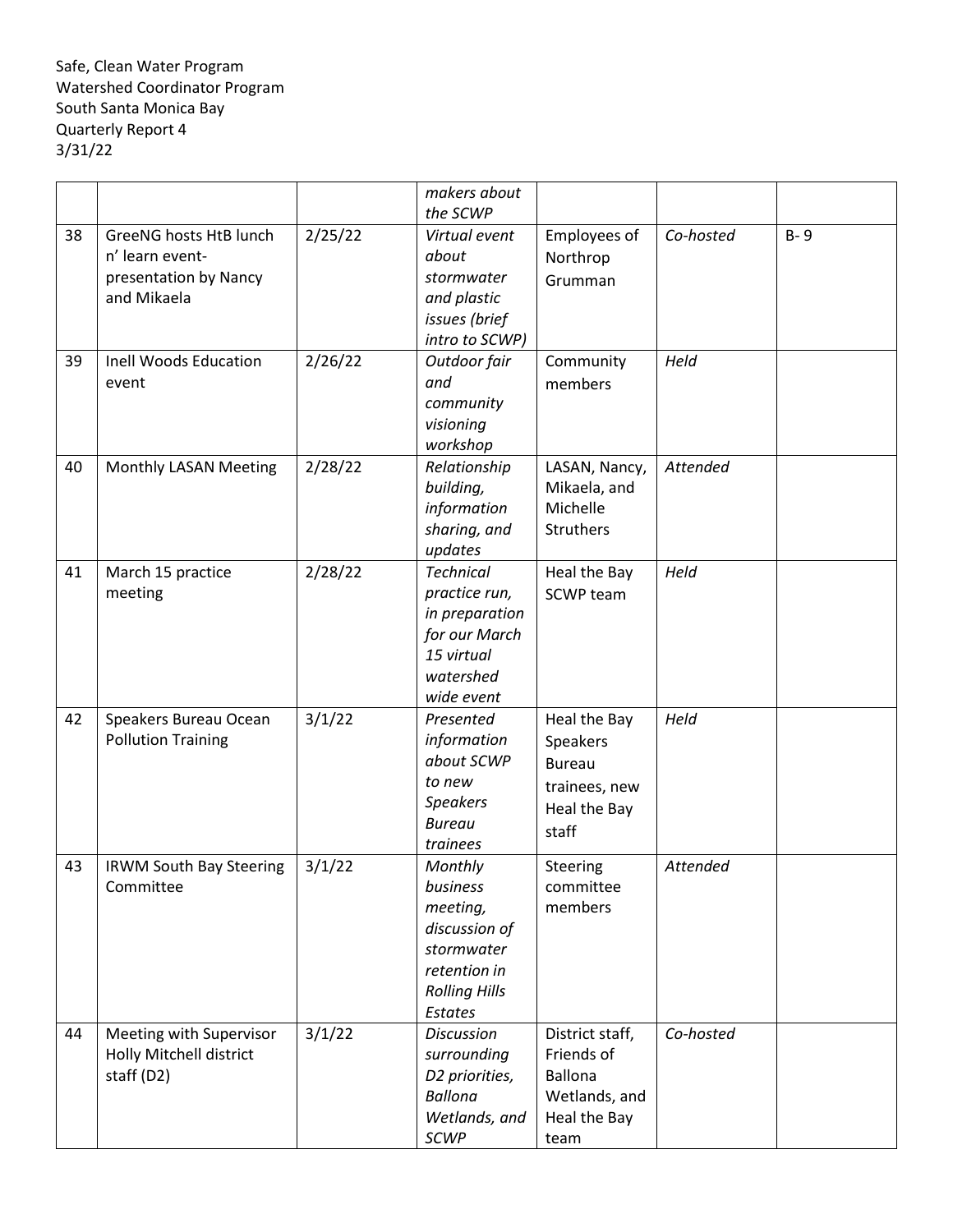| 45<br>46<br>47 | <b>SCWP Metrics &amp;</b><br><b>Monitoring Study</b><br><b>Stakeholder Advisory</b><br>Committee #1<br>TreePeople's rebuilding<br>soil scientific study<br><b>Carson Environmental</b><br><b>Commission Meeting</b> | 3/2/22<br>3/2/22<br>3/2/22 | <b>Introductions</b><br>and revisions<br>to the Charter<br>Discussion of<br>the study and<br>approach to<br>the WASC<br>Nancy gave<br>municipal<br><b>SCWP</b> | Strategic<br>Advisory<br>Committee<br>(Nancy is a<br>committee<br>member)<br>TreePeople<br>select staff<br>and Nancy<br>The<br>Commission | Attended<br>Attended<br>Attended |                        |
|----------------|---------------------------------------------------------------------------------------------------------------------------------------------------------------------------------------------------------------------|----------------------------|----------------------------------------------------------------------------------------------------------------------------------------------------------------|-------------------------------------------------------------------------------------------------------------------------------------------|----------------------------------|------------------------|
| 48             | Northwest San Pedro<br>Neighborhood Council<br>(NWSPNC) Environment<br>and Sustainability<br>Committee                                                                                                              | 3/3/22                     | presentation<br>Nancy<br>presented on<br><b>SCWP</b>                                                                                                           | <b>NWSPNC</b><br>Environment<br>and<br>Sustainability<br>Committee                                                                        | <b>Attended</b>                  | $B-10$                 |
| 49             | Grants 101                                                                                                                                                                                                          | 3/4/22                     | HtB's grant<br>writer gave a<br>brief training                                                                                                                 | Interested HtB<br>staff                                                                                                                   | Held/<br>Attended                |                        |
| 50             | Panelist meet and greet<br>for watershed wide event                                                                                                                                                                 | 3/8/22                     | Get to know<br>each other<br>and practice a<br>dry run                                                                                                         | Panelists for<br>March 15<br>event, Heal<br>the Bay team,<br>partners                                                                     | Held                             | B-11 through<br>$B-13$ |
| 51             | <b>Culver City and Costco</b><br>project SCWP meeting                                                                                                                                                               | 3/9/22                     | Discussing the<br>Washington/<br>Costco project                                                                                                                | <b>SCWP</b> district<br>staff, Culver<br>City, Nancy,<br>Mikaela and<br>Michelle<br>Struthers                                             | Attended                         |                        |
| 52             | Northrop Grumman and<br><b>SCWP</b>                                                                                                                                                                                 | 3/9/22                     | Continued<br>relationship<br>building,<br>explained<br>more about<br>SCWP and<br>who we<br>should<br>connect with                                              | Johanna<br>Erlebach,<br>Nancy, and<br>Mikaela                                                                                             | Held                             |                        |
| 53             | Canvassing in Gardena                                                                                                                                                                                               | 3/12/22                    | Jesse and<br>team went<br>door-to-door                                                                                                                         | The public                                                                                                                                | Held                             | $B-14$                 |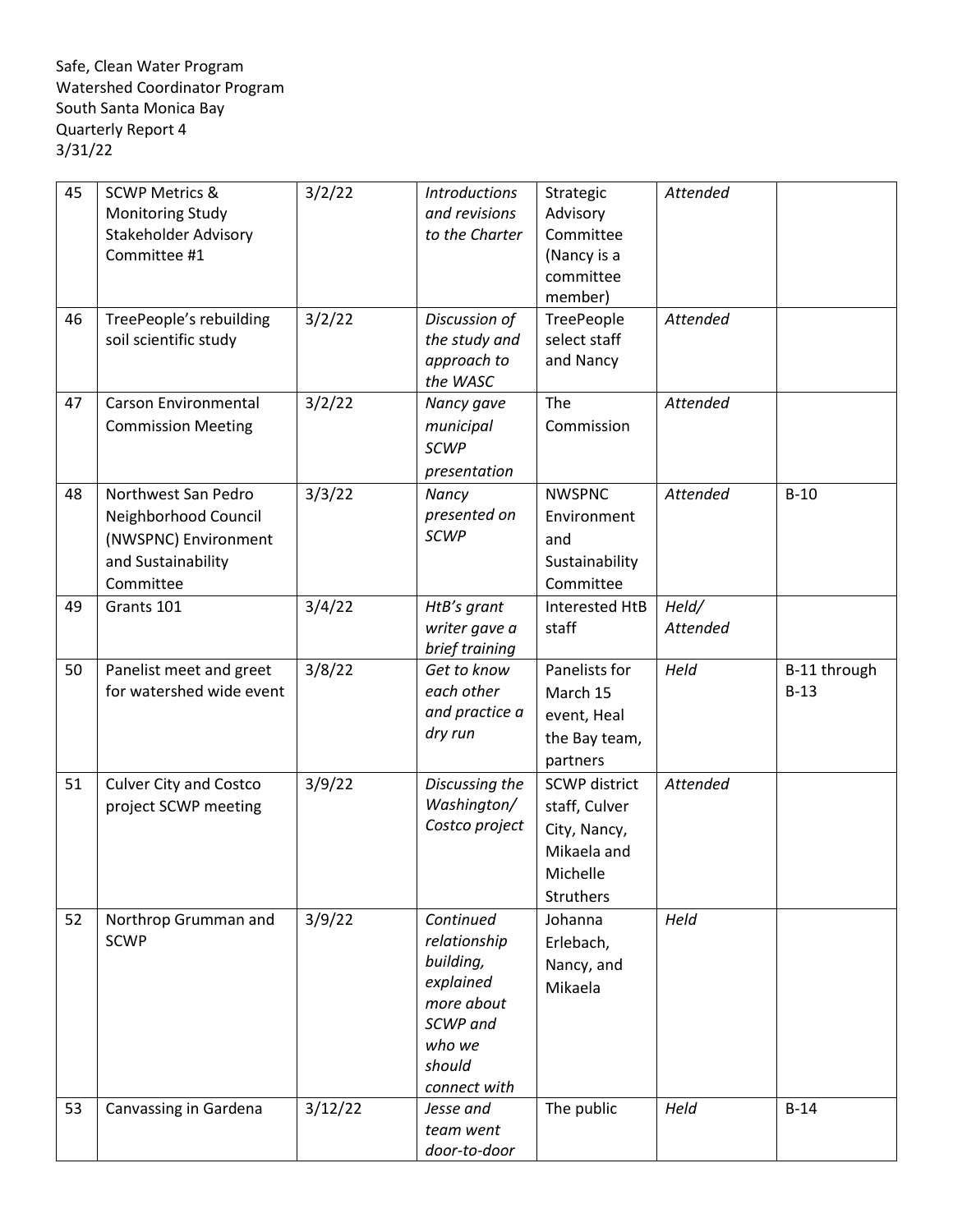|    |                              |         | to educate       |                 |          |               |
|----|------------------------------|---------|------------------|-----------------|----------|---------------|
|    |                              |         | folks about      |                 |          |               |
|    |                              |         | the SCWP         |                 |          |               |
| 54 | Meeting with River and       | 3/15/22 | Relationship     | Joseph          | Held     |               |
|    | <b>Mountains Conservancy</b> |         | building with    | Gonzalez,       |          |               |
|    |                              |         | <b>RMC</b>       | Arthur D.       |          |               |
|    |                              |         |                  | Gonzalez, Blair |          |               |
|    |                              |         |                  | Crossman,       |          |               |
|    |                              |         |                  | Katherine       |          |               |
|    |                              |         |                  | Pease, and      |          |               |
|    |                              |         |                  | Nancy           |          |               |
| 55 | Water Chat L.A.: Learn       | 3/15/22 | <b>Panelists</b> | The general     | Held     | B-15 and B-16 |
|    | with the Experts             |         | Miguel Luna,     | public          |          |               |
|    | (watershed wide event)       |         | David McNeil,    |                 |          |               |
|    |                              |         | Rob Beste,       |                 |          |               |
|    |                              |         | and Dr. John     |                 |          |               |
|    |                              |         | Dorsey discuss   |                 |          |               |
|    |                              |         | elements of      |                 |          |               |
|    |                              |         | the SCWP and     |                 |          |               |
|    |                              |         | the relevancy    |                 |          |               |
|    |                              |         | to Angelenos     |                 |          |               |
| 56 | <b>SSMB WASC</b>             | 3/16/22 | Discuss the SS   | <b>WASC</b>     | Attended |               |
|    |                              |         | after review     | members and     |          |               |
|    |                              |         | from Southern    | the general     |          |               |
|    |                              |         | California       | public          |          |               |
|    |                              |         | Coastal          |                 |          |               |
|    |                              |         | Research         |                 |          |               |
|    |                              |         | Project          |                 |          |               |
|    |                              |         | (SCCWRP)         |                 |          |               |
|    |                              |         | scientists       |                 |          |               |
| 57 | Grants Workshop #2           | 3/17/22 | HtB's grant      | Interested HtB  | Held/    |               |
|    |                              |         | writer gave a    | staff           | Attended |               |
|    |                              |         | second           |                 |          |               |
|    |                              |         | training         |                 |          |               |
| 58 | Dodson Middle School         | 3/18/22 | In person        | Jeff, Charles,  | Attended | B-17 through  |
|    | Site Visit in RPV            |         | meeting to       | Nancy, and      |          | $B-19$        |
|    |                              |         | view the         | Mikaela         |          |               |
|    |                              |         | campus and       |                 |          |               |
|    |                              |         | think about      |                 |          |               |
|    |                              |         | schoolyard       |                 |          |               |
|    |                              |         | greening and     |                 |          |               |
|    |                              |         | curriculum.      |                 |          |               |
| 59 | Monthly LASAN Meeting        | 3/21/22 | Relationship     | LASAN, Nancy    | Attended |               |
|    |                              |         | building,        | Mikaela, and    |          |               |
|    |                              |         | information      | Michelle        |          |               |
|    |                              |         | sharing,         | Struthers       |          |               |
|    |                              |         | updates          |                 |          |               |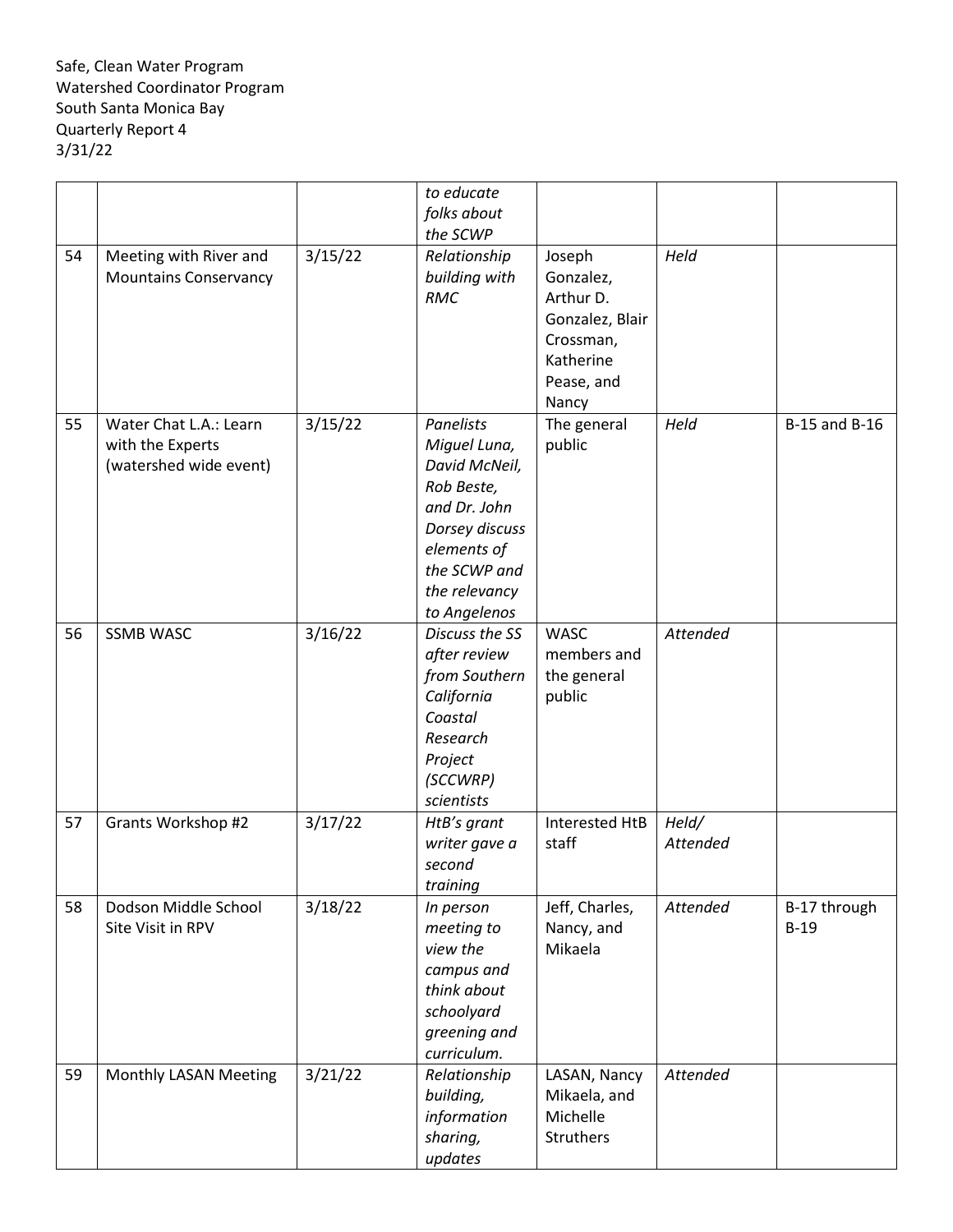| 60 | <b>Eastview Park TRP</b>                    | 3/22/22 | Review                        | <b>Eastview Park</b> | <b>Attended</b> |  |
|----|---------------------------------------------|---------|-------------------------------|----------------------|-----------------|--|
|    |                                             |         | updates                       | TRP team             |                 |  |
| 61 | Monthly Watershed                           | 3/23/22 | Updates,                      | Watershed            | Attended        |  |
|    | Coordinator collaboration                   |         | review federal                | Coordinator          |                 |  |
|    | meeting                                     |         | funding                       | teams and            |                 |  |
|    |                                             |         | opportunities                 | Stantec/             |                 |  |
|    |                                             |         |                               | District staff       |                 |  |
| 62 | Meeting with Lennox                         | 3/23/22 | <b>Discuss</b>                | Jesse De La          | Held            |  |
|    | Library                                     |         | potential                     | Cruz and             |                 |  |
|    |                                             |         | outreach and                  | library staff        |                 |  |
|    |                                             |         | education                     |                      |                 |  |
|    |                                             |         | opportunities                 |                      |                 |  |
|    |                                             |         | at the facility               |                      |                 |  |
| 63 | Meeting with Wiseburn                       | 3/23/22 | <b>Discuss</b>                | Jesse De La          | Held            |  |
|    | Library                                     |         | potential                     | Cruz and             |                 |  |
|    |                                             |         | outreach and<br>education     | library staff        |                 |  |
|    |                                             |         | opportunities                 |                      |                 |  |
|    |                                             |         | at the facility               |                      |                 |  |
|    |                                             |         |                               |                      |                 |  |
| 64 | SMBCCOG 22 <sup>nd</sup> General            | 3/24/22 | In person                     | COG                  | Attended        |  |
|    | Assembly                                    |         | networking                    | members,             |                 |  |
|    |                                             |         | opportunity                   | agencies,            |                 |  |
|    |                                             |         | and panel                     | general public       |                 |  |
|    |                                             |         | discussion                    |                      |                 |  |
| 65 | Northrup Grumman and                        | 3/25/22 | <b>Discuss</b>                | Nancy,               | Held            |  |
|    | Heal the Bay                                |         | partnership                   | Johanna              |                 |  |
|    |                                             |         | opportunities<br>and check in | Erlebach, and        |                 |  |
|    |                                             |         | on folks to                   | Whitney              |                 |  |
|    |                                             |         | connect with                  | <b>DuBarry</b>       |                 |  |
|    |                                             |         | about                         |                      |                 |  |
|    |                                             |         | stormwater                    |                      |                 |  |
| 66 | <b>Fundamentals of Equity</b>               | 3/28/22 | <b>Training held</b>          | All Heal the         | Attended        |  |
|    | and Inclusion workshop                      |         | by Justice                    | Bay staff            |                 |  |
|    |                                             |         | Outside to                    |                      |                 |  |
|    |                                             |         | better                        |                      |                 |  |
|    |                                             |         | understand                    |                      |                 |  |
|    |                                             |         | equity and                    |                      |                 |  |
|    |                                             |         | inclusion                     |                      |                 |  |
| 67 | <b>SCWP Metrics &amp;</b>                   | 3/30/22 | Finalize                      | Advisory             | Attended        |  |
|    | <b>Monitoring Study</b>                     |         | Charter and<br>discuss how to | Committee            |                 |  |
|    | <b>Stakeholder Advisory</b><br>Committee #2 |         | revise scoring                |                      |                 |  |
|    |                                             |         | for water                     |                      |                 |  |
|    |                                             |         | quality, water                |                      |                 |  |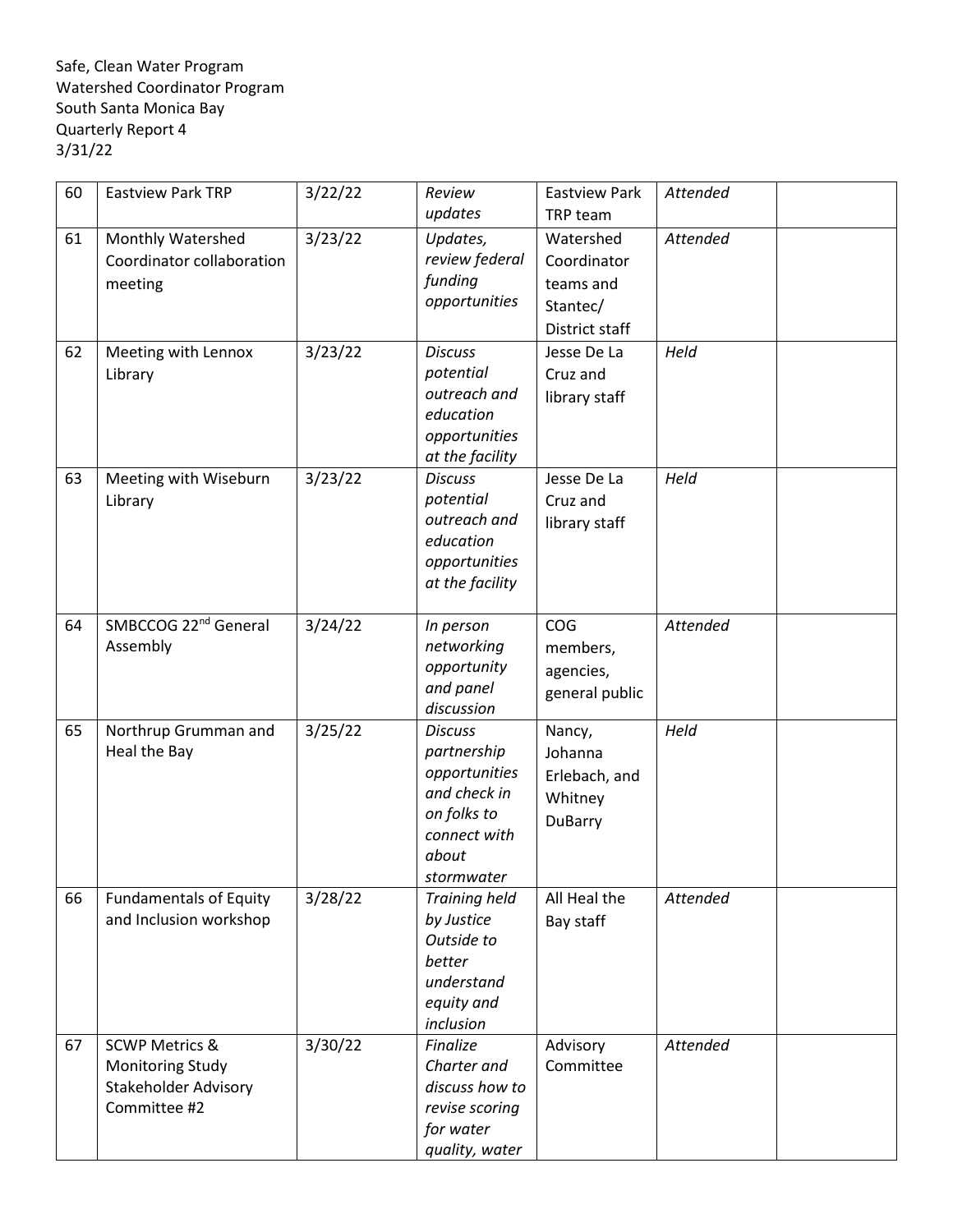|  | supply, and |  |  |
|--|-------------|--|--|
|  | community   |  |  |
|  | investment  |  |  |
|  | benefits.   |  |  |

#### **C. Potential Cost-Share Partners Contacted**

Provide a list of potential cost-share partners contacted for projects within and adjacent to the Watershed Area. Attach relevant materials. Add an attachment number here and on the attachment to correlate. Add rows when needed.

|    | Potential<br><b>Partner Name</b> | <b>Date First</b><br><b>Contacted</b> | Project name /<br>type                              | Nature of<br>potential<br>partnership              | <b>Attachments #</b> |
|----|----------------------------------|---------------------------------------|-----------------------------------------------------|----------------------------------------------------|----------------------|
| Ex | County of<br>Ventura             | 7/4/21                                | Malibu Creek<br>Watershed<br>Awesomeness<br>Project | MOU for project<br>that crosses<br>county boundary | $C-1$                |
|    | ΝA                               |                                       |                                                     |                                                    |                      |

#### **D. Leveraged / Outside Funding Pursued**

Share all outside funding opportunities pursued and the status or outcome of the pursuit. Attach relevant materials. Add an attachment number here and on the attachment to correlate. Add rows when needed.

|    | <b>Potential Outside Funding</b> | <b>Status or Outcome of the</b> | <b>Attachments #</b> |
|----|----------------------------------|---------------------------------|----------------------|
|    | <b>Source</b>                    | <b>Pursuit</b>                  |                      |
| Ex | <b>USEPA EJ Small Grants</b>     | Grant co-written with           | $D-1$                |
|    |                                  | Pacoima Beautiful,              |                      |
|    |                                  | submitted June 30, 2021,        |                      |
|    |                                  | expect to hear by August        |                      |
|    |                                  | 12, 2021.                       |                      |
| 1  | N/A                              | Have yet to identify a          |                      |
|    |                                  | project that needs help         |                      |
|    |                                  | with grant writing, but we      |                      |
|    |                                  | are actively having             |                      |
|    |                                  | conversations with              |                      |
|    |                                  | interested parties and          |                      |
|    |                                  | tracking grant                  |                      |
|    |                                  | opportunities, as well as       |                      |
|    |                                  | attending grant writing         |                      |
|    |                                  | workshops.                      |                      |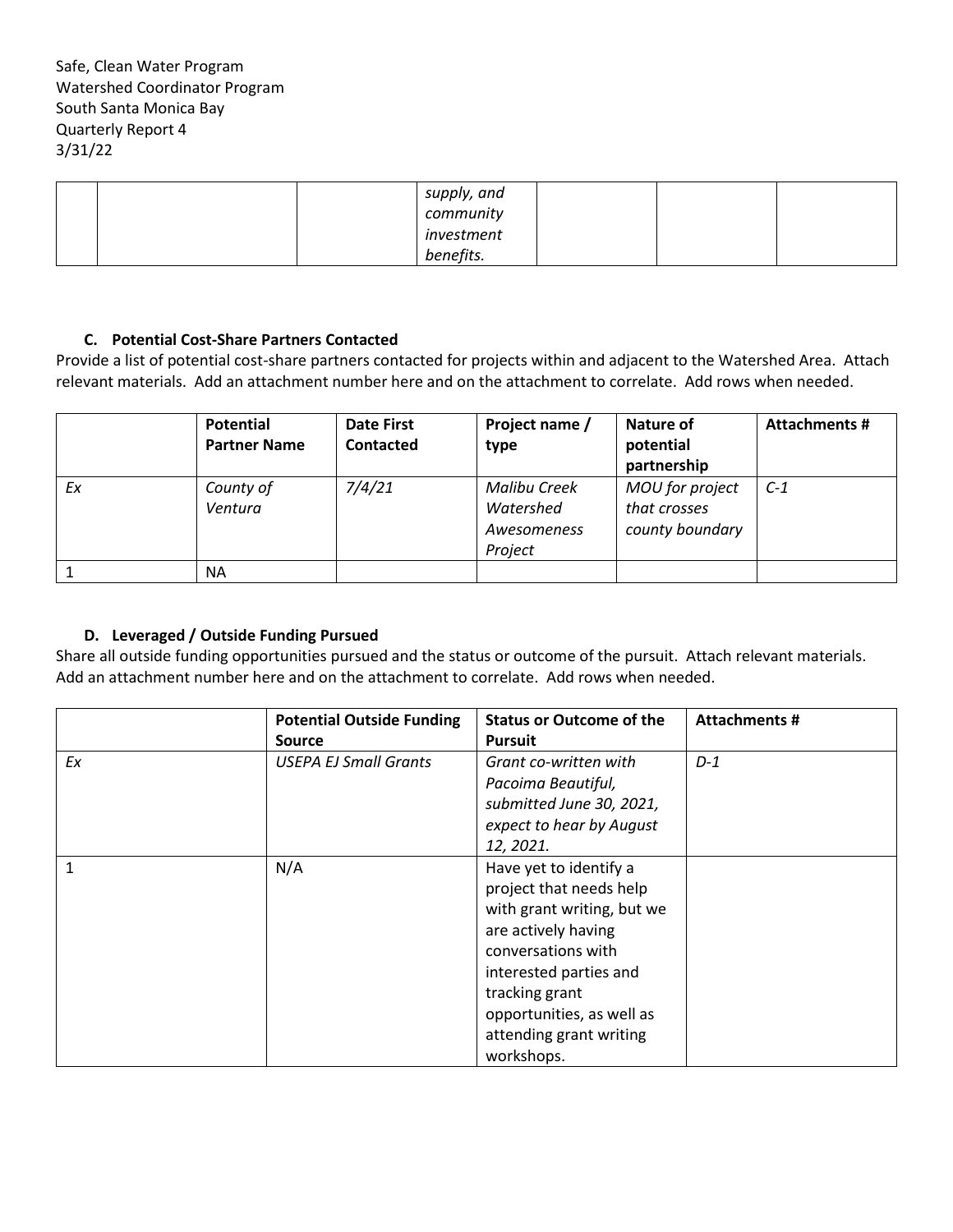### **E. Detailed Progress Report**

Provide an update on the amount of effort expended for each Task this quarter and note percentage complete:

| Task #         | <b>Task</b>                                                                             | <b>Total Task Level of</b><br><b>Effort (from work</b><br>plan) | LOE this quarter | <b>Accumulated LOE to-</b><br>date (from monthly<br>reports) |
|----------------|-----------------------------------------------------------------------------------------|-----------------------------------------------------------------|------------------|--------------------------------------------------------------|
| $\mathbf{1}$   | <b>Facilitate Community</b><br>Engagement                                               | 38.26%                                                          | 17%              | 35%                                                          |
| $\overline{2}$ | Identify and Develop<br><b>Project Concepts</b>                                         | 6.69%                                                           | 10%              | 5%                                                           |
| 3              | Work with Technical<br><b>Assistance Teams</b>                                          | 3.88%                                                           | 7%               | 8%                                                           |
| 4              | Facilitate<br>Identification and<br>Representation of<br><b>Community Priorities</b>    | 11.74%                                                          | 15%              | 12%                                                          |
| 5              | <b>Integrate Priorities</b><br>through Partnerships<br>and Extensive<br><b>Networks</b> | 7.03%                                                           | 18%              | 9%                                                           |
| 6              | <b>Cost-share Partners</b>                                                              | 5.52%                                                           | 1%               | 1%                                                           |
| $\overline{7}$ | Leverage Funding                                                                        | 5.90%                                                           | 2%               | 3%                                                           |
| 8              | Local Stakeholder<br>Education                                                          | 16.21%                                                          | 35%              | 32%                                                          |
| 9              | Watershed<br>Coordinator<br>Collaboration                                               | 4.79%                                                           | 16%              | 15%                                                          |
|                | <b>Overall</b>                                                                          | 100%                                                            | 121%             | 120%                                                         |

#### **F. Engagement efforts benefitting Disadvantaged Communities**

*Summarize activities undertaken which have benefitted members of disadvantaged communities. Distinguish between targeted efforts and ones that could benefit all communities.*

Internally, we continue to commit to our Justice, Equity, Diversity, and Inclusion (JEDI) work at Heal the Bay. Our JEDI committee works on personal learning for staff and volunteers, with an end goal of eventually achieving transformational programming that is truly inclusive. Nancy has an at large seat on the committee and is working to implement such programming. As Watershed Coordinator, this work helps her better understand the very diverse communities within her watershed, be it ethnically, socio-economically, or environmentally health burdened.

As for overall inclusive efforts, our educational workshop on 3/15 included closed captioning and translation services in efforts to be more accessible. Our advertisement efforts on social media included ads in English, Spanish, and both languages. The night of the workshop, we had slides that were translated so they were in both English and Spanish, as